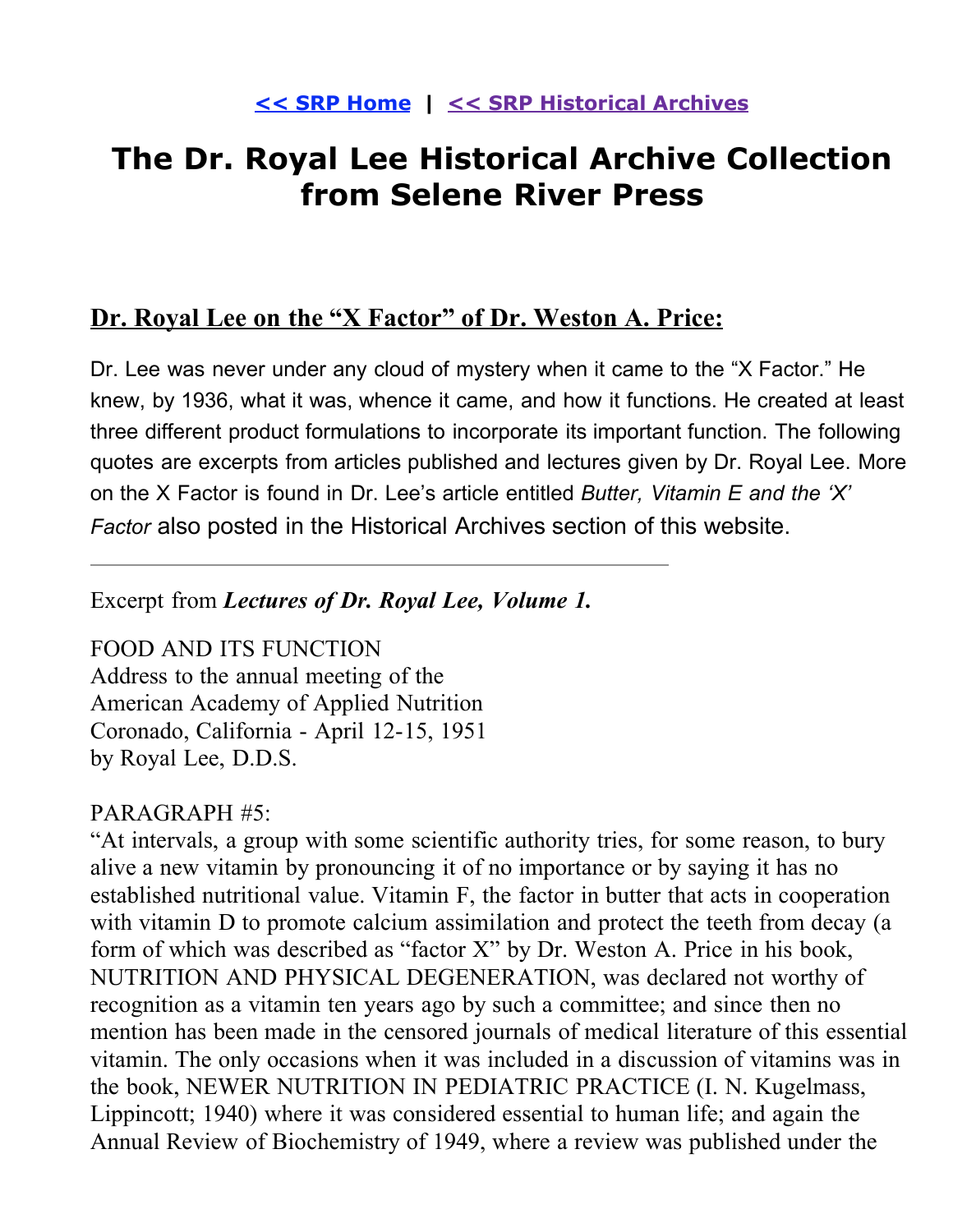From *Vitamin News:* September 1950. Lee writes in the first paragraph:

## CHLOROPHYLL: A FOOD ESSENTIAL

Chlorophyll is a fat soluble pigment, the green coloring material in plant leaves. It is naturally associated with the fat soluble vitamins of the leaf, the vitamin E complex, the K complex, the A complex, and the F complex - the most important factor of which is also known as the X factor of Dr. Weston A. Price (only found in young seedlings during the period of rapid growth).

**Vitamin News** page 186-187 February 15, 1954

The National Dairy Council says good butter has 1/10th as much vitamin E as Wheat Germ Oil. It is our best source of vitamin F, also an important heart vitamin. The A.M.A. and the Food and Drug Administration try to tell you that there is no such vitamin as F, but again that is a deliberate misrepresentation, a bold-faced lie in plain language, to keep you in ignorance of its importance. Look up the section in the 1949 Annual Review of Biochemistry on this subject. There it is stated that a deficiency of [vitamin] F is suspected to predispose to cancer. Or look at the latest issue of the International Review of Vitamin Research (Berne, Switzerland), Vol. XXV. No. 1 and see the two articles on Vitamin  $F - pp$ . 62 and 86. Both of these publications are officially using the term Vitamin F, and anyone who says it does not exist is deliberately keeping his head in a sand pile. By denying its existence, these foul crooks are putting off the day of reckoning when its widespread deficiency can be recognized and corrected. Heart disease and arthritis in particular. Go back to Dr. Weston Price's book, "Nutrition and Physical Degeneration," page 273, and read how the crippled and pain-wracked little boy who was told his fate was death by ignorant doctors, and who recovered perfect health on butter containing Vitamin F that Dr. Price obtained from Deaf Smith County, Texas. (Dr. Price called vitamin F at that time the 'X' factor of butter - since identified as a member of the F complex).

### **1. CATAPLEX F TABLETS**

**2. CATAPLEX F PERLES**

**3. SUPER-EFF**